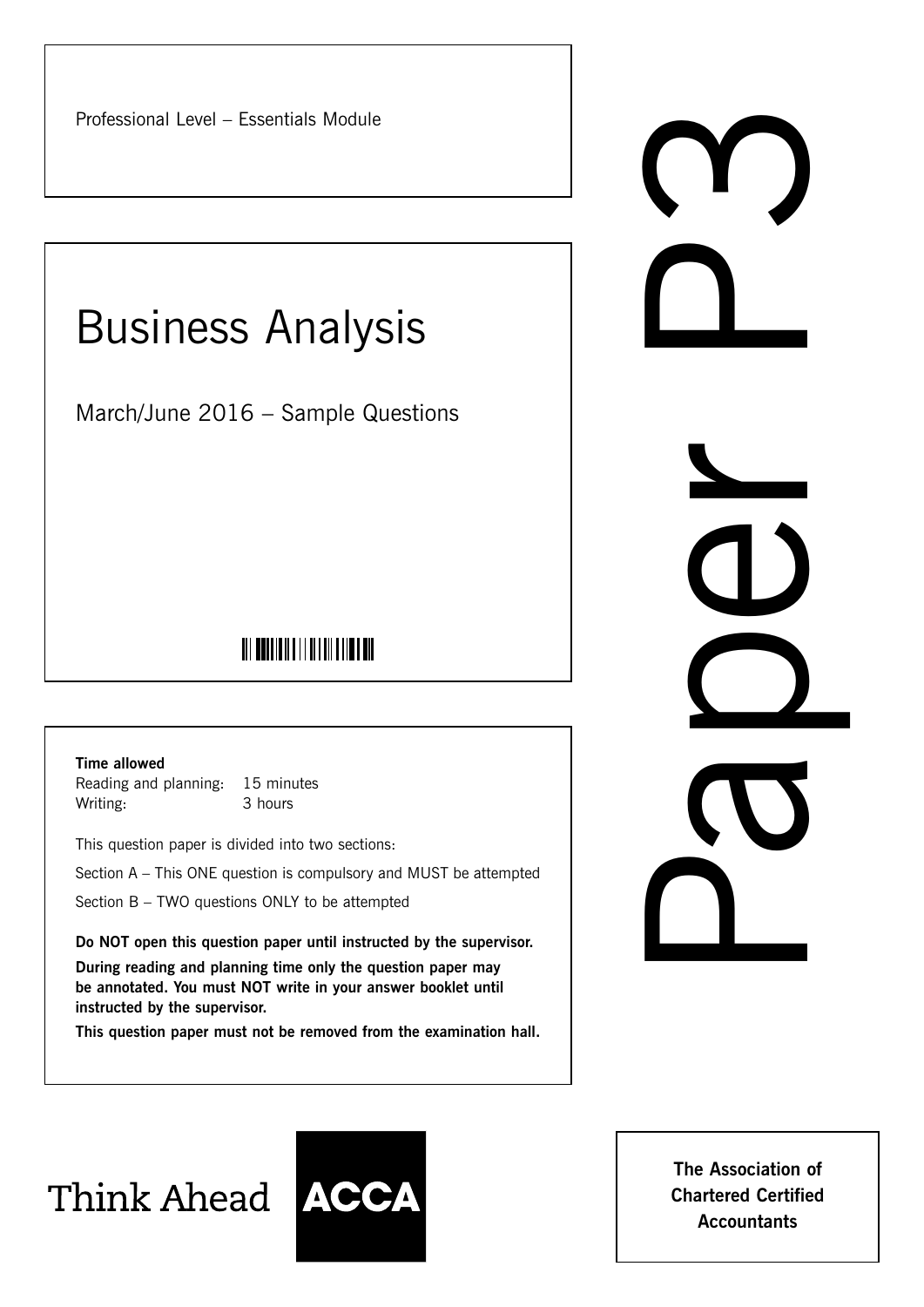# **Section A – This ONE question is compulsory and MUST be attempted**

# **1** Introduction

QTP Co produces timber framed windows for builders' merchants, property builders and property maintenance companies. It does not sell windows directly to the general public. Members of the general public (and small building companies) can buy QTP windows through the builders' merchants supplied by QTP. These builders' merchants supply a wide range of products for property maintenance and improvement. They are usually located in large warehouse premises on the outskirts of towns and cities.

There are three primary raw materials (or components) for the windows which QTP makes.

- Timber (wood) which it orders from timber suppliers. Worldwide demand for timber is increasing and timber prices are relatively high and supply of some of the specialist timber which QTP requires is often in short supply.
- Glass which it orders from specialist glass manufacturers.
- Fittings, such as bolts, latches, handles, etc which it sources from a number of small specialist producers.

QTP has a number of departments. This scenario considers just five of these departments and each of these departments is exactly aligned with activities of the value chain. They are:

- Inbound logistics and procurement
- Production
- Outbound logistics
- Marketing and sales
- Service

Production takes place on one dedicated production line where one machine (and supporting labour) undertakes all the tasks concerned with converting the components into the finished windows. There are no plans to buy a second machine or open up a second production line. Production takes place from 08.00 to 17.00 (nine hours). Although employees take breaks, these are organised so that the production line is always staffed. It is not possible, because of technical and environmental constraints, to extend the working day or organise a night shift. The company is effectively restricted to a nine-hour working day. Setting up and setting down of the machine has to take place within this nine-hour day.

Outbound logistics has a small fleet of vehicles which are used to deliver finished windows to the customer. Effective scheduling of this fleet is currently a problem and vehicle maintenance is becoming more expensive as the vehicles get older.

# Standard and bespoke windows

The company offers both standard windows and bespoke windows.

Standard windows are made to a specification decided by QTP and they are produced to inventory. These windows are advertised in the company's catalogue and on its website. Customer orders for these windows are supplied from inventory and next day delivery is promised. The production of these windows is based on sales forecasts made by the marketing and sales department. These forecasts are used by the inbound logistics and procurement department to place orders for the raw materials for the windows. Because relatively large orders for components are placed in advance, QTP usually obtains significant discounts on published component prices.

Bespoke windows are produced to a specification required by the customer, usually resulting from consultation and negotiation between the marketing and sales department and the customer. They are made to exactly fit the customer's needs, in terms of timber type and quality, glass specification, window size and types of fitting. The marketing and sales department provides the customer with a proposed delivery date. A copy of the order, and the proposed delivery date, is also given to the production department, so that they can schedule the making of the windows and to inbound logistics and procurement so that they can order specific components for the windows.

At present, there is often a conflict between the production of standard and bespoke windows. It is essential that QTP achieves the promised delivery date for bespoke orders. To achieve this, it is often necessary for scheduled runs of standard windows to be postponed so that bespoke windows can be produced. This leads to less efficient use of the machine and labour (due to set up and set down time) and also to components for standard windows being held in inventory for longer than planned. Furthermore, component prices for bespoke orders are usually higher, reflecting smaller volumes and the need to fulfil tight deadlines. Bespoke window production and delivery to customers usually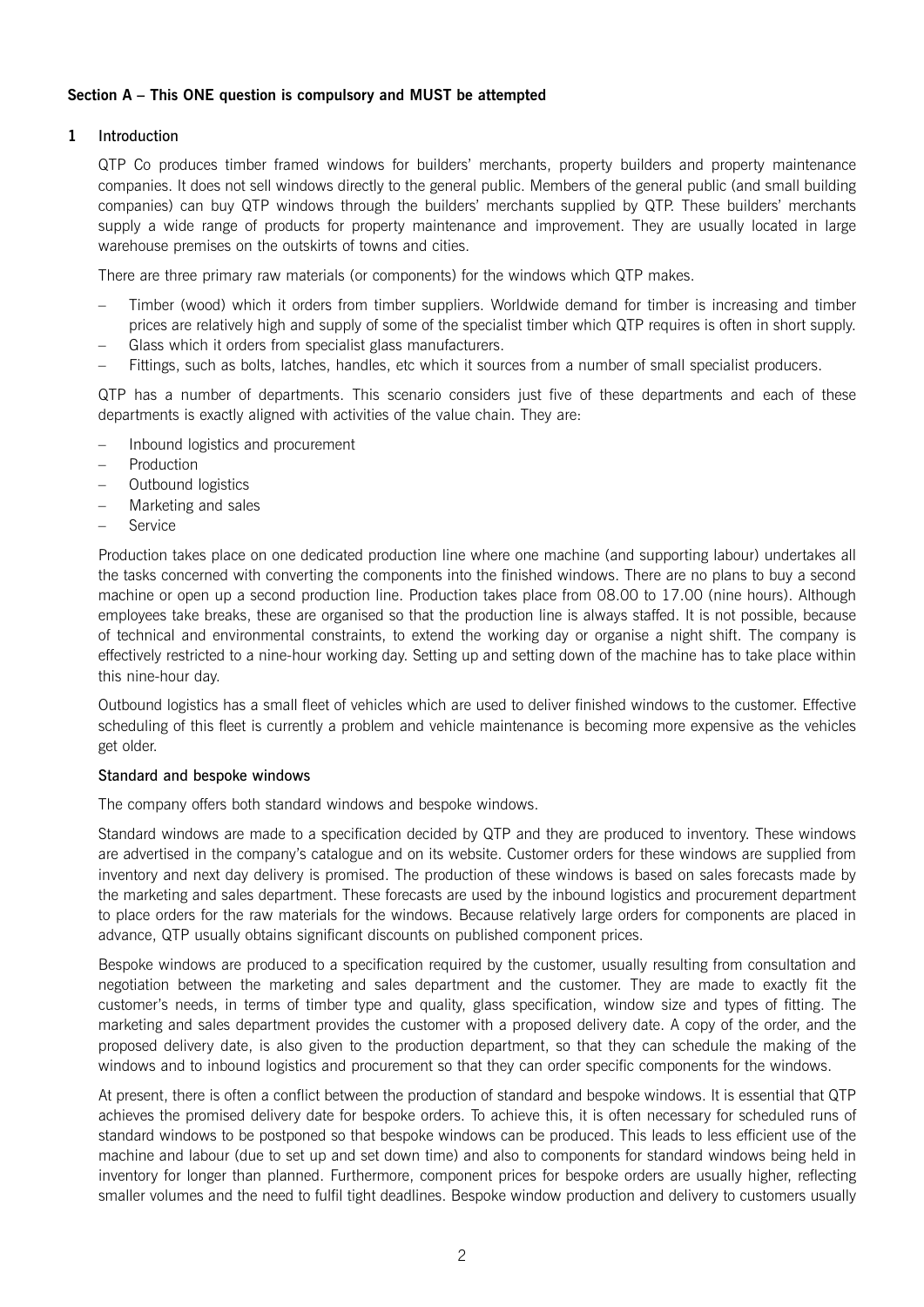takes place as quickly as possible, to ensure that promised deadlines are met and inventory storage of finished windows minimised.

In the past, it was possible for bespoke orders to use common components bought in for standard windows. However, this led to continual disruption of the production of standard windows and now components for standard and bespoke orders are kept quite separate and are stored in different areas of the warehouse.

In general, the marketing and sales department prefers to make bespoke sales, rather than sales of the standard windows. They believe that bespoke windows provide exactly what the customer wants and this distinguishes QTP from its competitors who are more focused on selling standard windows. Unlike these competitors, the marketing and sales department at QTP contains staff who are experienced in window design and applications and customers value this. There is evidence that some important customers purchase their standard windows from QTP even though they could buy similar windows cheaper elsewhere, because they value QTP's flexibility in supplying them with bespoke windows. The marketing and sales director claims that, 'we have sales people who really understand windows and what customers want and need. We are not trying to sell them windows off-the-shelf, just because we have them in inventory.'

Furthermore marketing and sales staff claim that bespoke windows deliver higher revenue and higher profit to QTP than standard windows. However, this is challenged by the production manager who would prefer production to be focused on standard windows. Sales staff are currently rewarded on the basis of average revenue per window. At present, approximately 30% of QTP's sales volume is for bespoke windows, but this share is increasing annually.

Table One shows selected data for the production of standard and bespoke windows.

|                                                    | Standard window | Bespoke window |
|----------------------------------------------------|-----------------|----------------|
| Revenue and costs per window (\$)                  |                 |                |
| Average revenue                                    | 85              | 110            |
| Average inventory (storage) cost                   | 15              | 5              |
| Average raw material cost                          | 20              | 40             |
| Average transport cost (Note 1)                    | 15              | 10             |
| Average labour cost $(\$)$                         | 12              | 15             |
| Average machine cost $(\$)$                        | 8               | 10             |
| Production data                                    |                 |                |
| Average number of windows produced per hour        | 12              | 10             |
| Wastage rate for windows produced                  | 2%              | 5%             |
| Average set up time (Note 2)                       | 10 minutes      | 15 minutes     |
| Average set down time (Note 3)                     | 20 minutes      | 45 minutes     |
| Average production run (Note 4)                    | 4 hours         | 2 hours        |
| Other data                                         |                 |                |
| Number of customer complaints per thousand windows | $\overline{2}$  | 10             |

#### Table One: Selected QTP data: standard window and bespoke window production

Note (1) Transport costs concern distribution costs of finished goods to customers. Costs of inbound components are borne by the supplier.

Note (2) Time taken to set up the machine for a single production run of windows to one specification.

Note (3) Time taken to set down the machine (resetting parameters, cleaning, etc) from a single production run of windows to one specification.

Note (4) Time of a single production run of windows to one specification.

# Important: The machine is restricted to a nine-hour working day. Set up time and set down time must be within this nine-hour working day.

# Management concerns

Senior management at QTP is exploring the possibility of moving the company to solely standard window production OR solely bespoke window production. They are also investigating issues in the five departments which are aligned to the activities of the value chain. They previously employed a business analyst who provided them with an analysis of the service department at QTP, documented in Appendix 1. Management has engaged you as her successor and they now require similar analyses for the remaining four departments.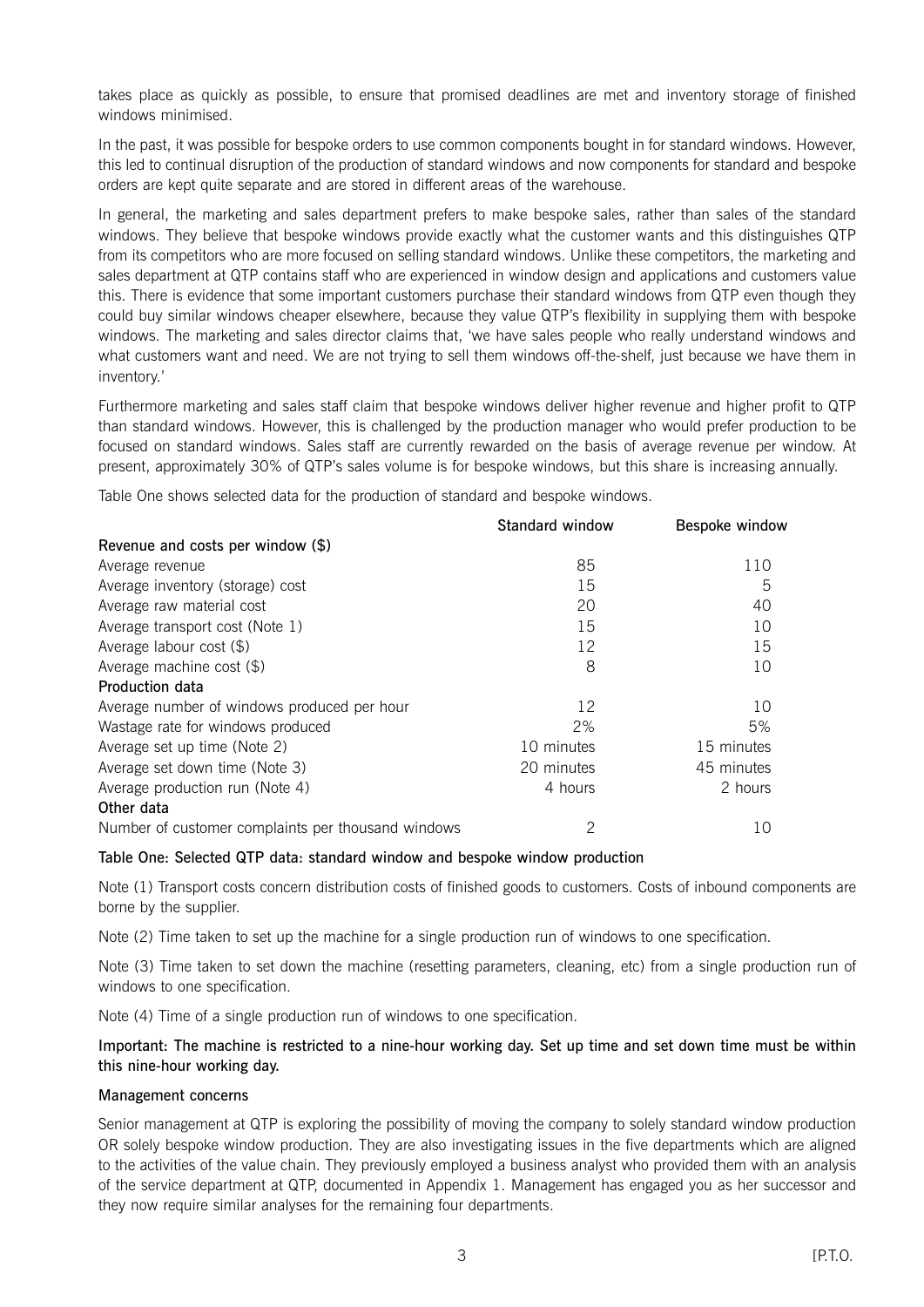#### Figure One: The service department at QTP: current analysis

#### Service

Service is concerned with activities which enhance or maintain the value of the window. This includes installation, repair, training, supply of parts and window adjustment. At QTP, service is primarily concerned with window replacement (repair).

Replacement of standard windows is usually required as a result of window deterioration. Evidence suggests that this is sometimes associated with windows or window components being held in inventory at QTP for too long and suffering some minor damage or imperfection, which has subsequently worsened. However, there is also evidence that some problems are a result of incorrect fitting. Standard window replacements are provided to the customer, usually for next day delivery. These are provided free-of-charge if the problem is due to faulty manufacture.

Problems with bespoke windows are usually associated with initial fitting and failure to meet specification. The window may be slightly too large, or the timber slightly the wrong colour. Because such windows are made to order, replacement can take some time, although the company attempts to 'rush through' such replacements, placing emergency component orders and interrupting scheduled production.

# Figure Two: The service department at QTP: potential role after switch to standard windows production only OR bespoke windows production only

#### Switching completely to standard windows production

If production is switched completely to standard windows, then service will be primarily concerned with the replacement of defective windows. Better inventory management should lead to fewer problems with components and finished windows as both will remain in inventory for less time. Consideration could also be given to providing training on installation, so potentially reducing the number of defective windows caused by poor installation. This might involve formal certification for qualified installers. This should be attractive to customers, as it will reduce their wastage rates. QTP might also consider providing a guaranteed installation service itself. This might be particularly attractive to property builders who find it uneconomic to employ full-time window installers.

#### Switching completely to bespoke windows production

If production is switched completely to bespoke windows, then service will be primarily concerned with rectifying problems which arise as a result of the window failing to meet specification. Improved specification methods, using better computer aided design (CAD) software should reduce the need for service. The concept of providing a window installation service is particularly attractive for bespoke windows as slight failures in fit might be remedied on site, rather than returned to the factory. This eliminates delay and the cost of transporting the windows to and from the factory. Failures in appearance (such as timber colour) could be avoided by a pre-installation visit where a sample of the bespoke window (one window) could be confirmed with the customer.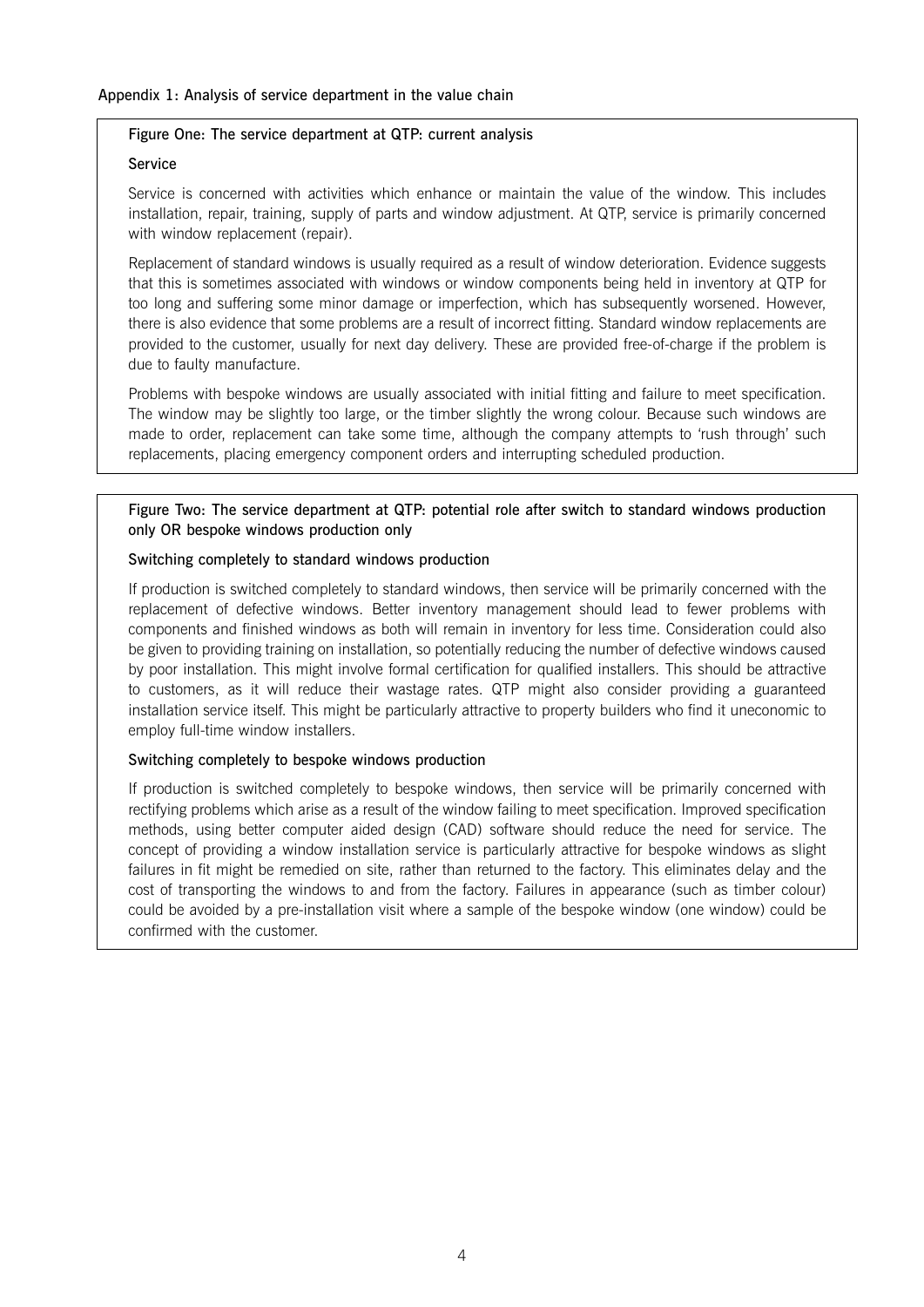#### **Required:**

**QTP management would like you to prepare a briefing paper which:**

**(a) Analyses the current issues in the remaining four departments under consideration (inbound logistics and procurement, production, outbound logistics, marketing and sales), with appropriate reference to each department's role in the value chain. Appendix 1 Figure One is representative of the approach required.** (20 marks)

**(b) Evaluates the financial case for EITHER producing and selling standard windows only OR producing and selling bespoke windows only. The evaluation should include both options and could include any comments you have on the limitation of the data given in Table One. However, you should assume that the data given in this table accurately reflects the current situation.** The contract of the current situation of the current situation. (12 marks)

**(c) Analyses how the company could restructure elements of each of the remaining four departments (and hence the value chain) in the future for EITHER a switch to only standard windows production OR a switch to only bespoke windows production. Appendix 1 Figure Two is representative of the approach required and it clearly shows that you should include BOTH options in your analysis.** (14 marks) (14 marks)

Professional marks will be awarded in question 1 for the structure, tone, coherence and clarity of your briefing **paper.** (4 marks)

**(50 marks)**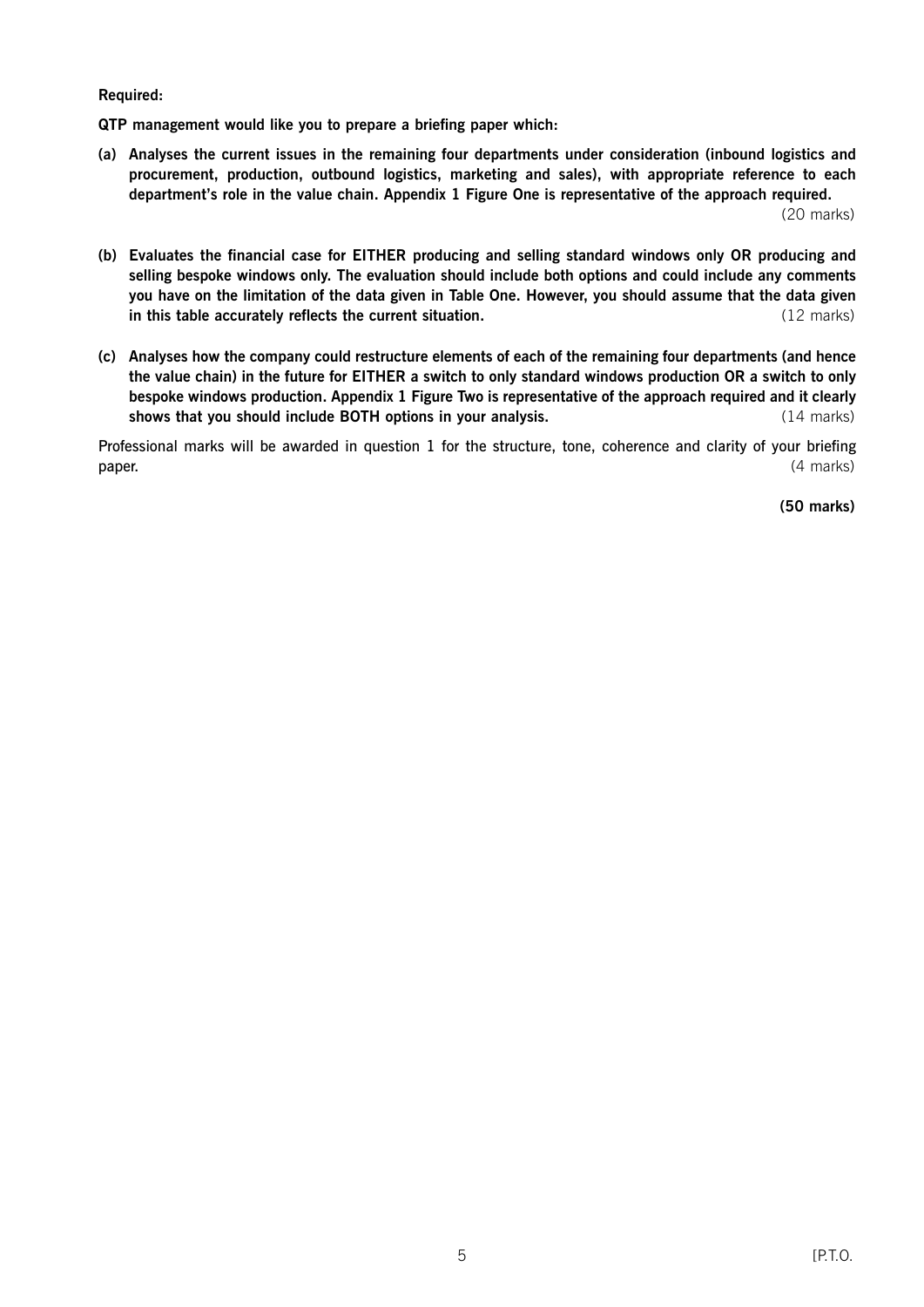### **Section B – TWO questions ONLY to be attempted**

**2** Shop Reviewers Online (SRO) was founded in 2010 by Amy Needham. She felt that many customers buying from online stores were misled by advertising and that too often, purchased products turned out to be unreliable, faulty or failed to meet the customers' expectations. Amy believed that the online retail industry was increasingly acting unethically, caring only for profits at the expense of the needs and expectations of customers.

Consequently, she set up SRO to 'provide an unbiased review of online stores to ensure the customer has all available information'. The company offers reviews of current online stores and provides direct links for customers to shop at the stores featured on its site. The reviews include price comparisons, provided by SRO, as well as general reviews provided by registered users of the site. The company has two main revenue streams. The first is advertising revenue from online stores who place advertisements on the SRO site. The second revenue stream is commission from sales by online stores to customers who have clicked on the sponsored links provided on the SRO website. This commission is only paid by stores who have entered into such a commission arrangement with SRO.

SRO relies upon its website being available online 24 hours a day, 7 days a week. For this reason it has backup servers running concurrently with the main servers on which data is processed and stored. The servers are directly linked so that any update to the main servers automatically occurs on the backup. The servers are all housed in the same computer centre in the company head office. The computer centre has enhanced its security by implementing a fingerprint recognition system for controlling access to the site. However, as the majority of staff at headquarters are IT personnel, and often temporary staff are hired to cover absentees, the fingerprint recognition system is not comprehensive and, to save time, is often bypassed. Similarly, to save time needed to set up new permanent staff with passwords to access the company's systems, a general 'administrator' user has been created, with the password 'password'. Many temporary staff access the system in this way.

SRO has an intelligent software application which constantly searches the internet for product price changes, uploading these into the reviews of the online store in question. Sometimes, however, there have been problems. Usually this is when the application has not recognised an outdated page and has replaced the correct latest price with an old price found on the outdated page. Furthermore, this intelligent software application needs permanent continual access to the internet, and SRO has identified a problem with its firewall which has prevented the software application from sometimes updating the internal systems. For this reason, it has removed the firewall protection to help ensure that the correct up-to-date prices of all online stores are shown on the website.

SRO rarely generates other elements of reviews (such as product experience), leaving this to registered users of the site. However, it will, occasionally, submit its own review to help boost a store which pays a higher commission rate than its competitors. SRO is always honest in its reviews, but the more reviews a store has, the higher up the search list it appears, when a customer searches for a specific product.

Registered users can submit as many reviews as they wish. Unregistered users may also submit reviews, which will be published under the name 'anonymous', but these reviewers will be unable to comment on the reviews of others. SRO checks reviews for appropriate content, but does not contact the store to verify the accuracy of the review.

SRO is about to undertake an audit of the adequacy of its general and application IT controls. In addition, SRO is currently undertaking an internal ethical governance audit, which has identified two main areas of concern:

#### (1) Commercial conflicts of interest

As mentioned earlier, SRO's business objective is to 'provide an unbiased review of online stores to ensure the customer has all available information'. However, the audit has revealed that both SRO's revenue streams may cause an ethical dilemma with regards to this objective.

#### (2) Company offices

SRO has little need for traditional offices, as it does not have a direct customer-facing role. It mainly requires IT technicians to support its automated services. The company has carried out research which suggests that the IT skills it requires could be sourced at a much lower rate overseas. It is considering relocation to one such country. This country has low rates of corporation tax and cheaper labour costs. However, the country itself is poorly regulated and does not have legislation concerning the quality of information systems or the security of data contained within them, particularly relating to personal data. The culture of the country is such that accepting unauthorised payments for services is also not unusual. Whilst SRO does not condone this in its code of conduct, it is aware that such issues exist in the country under consideration.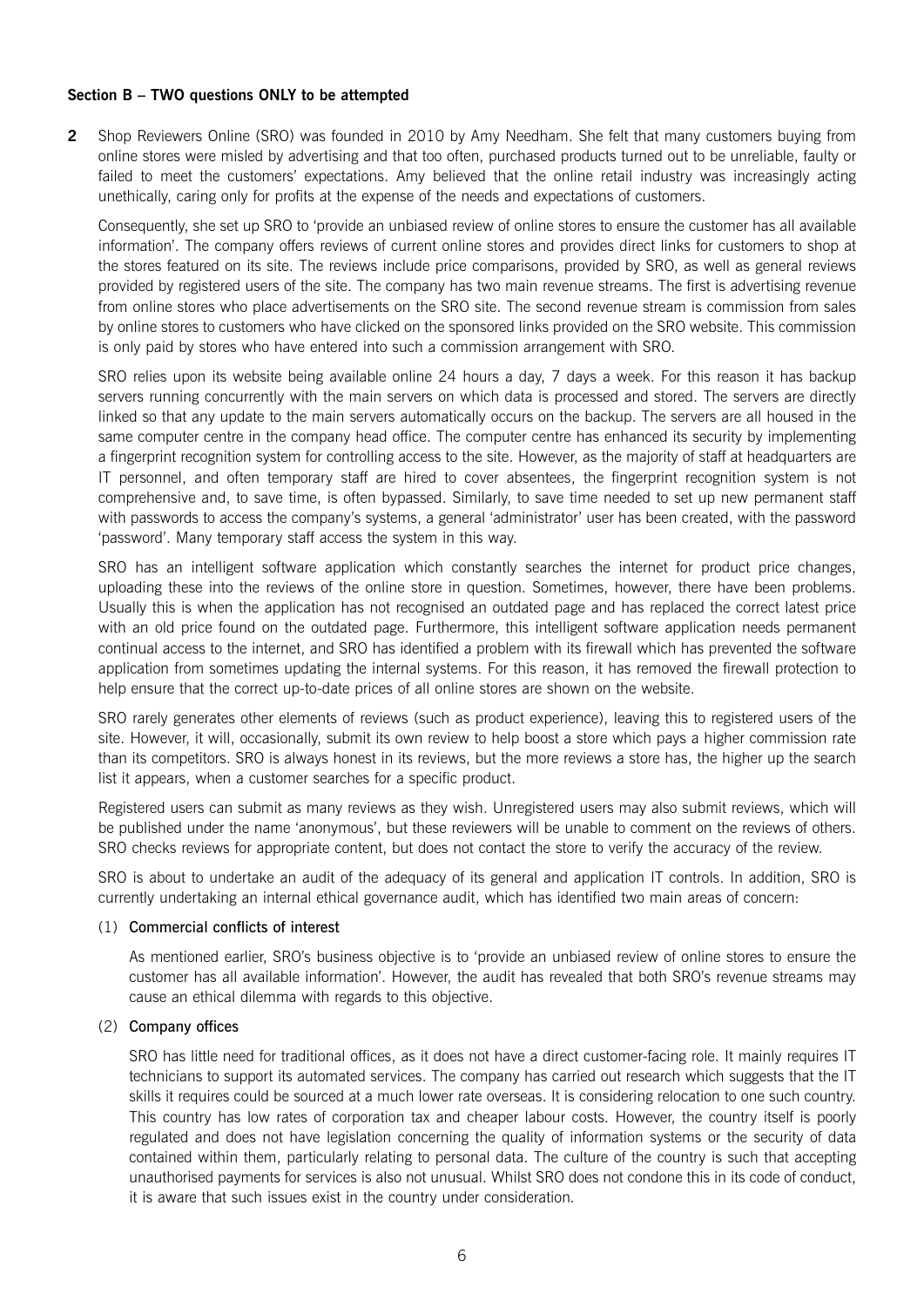#### **Required:**

- **(a) Evaluate the adequacy of the general and application controls in place within SRO, with respect to its information technology and information systems. Suggest any improvements you consider to be necessary.** (15 marks)
- **(b) Assess the corporate governance and ethical dilemmas identified by SRO in its possible relocation to the foreign country and discuss the implications of these on organisational mission, purpose and strategy.**

(10 marks)

**(25 marks)**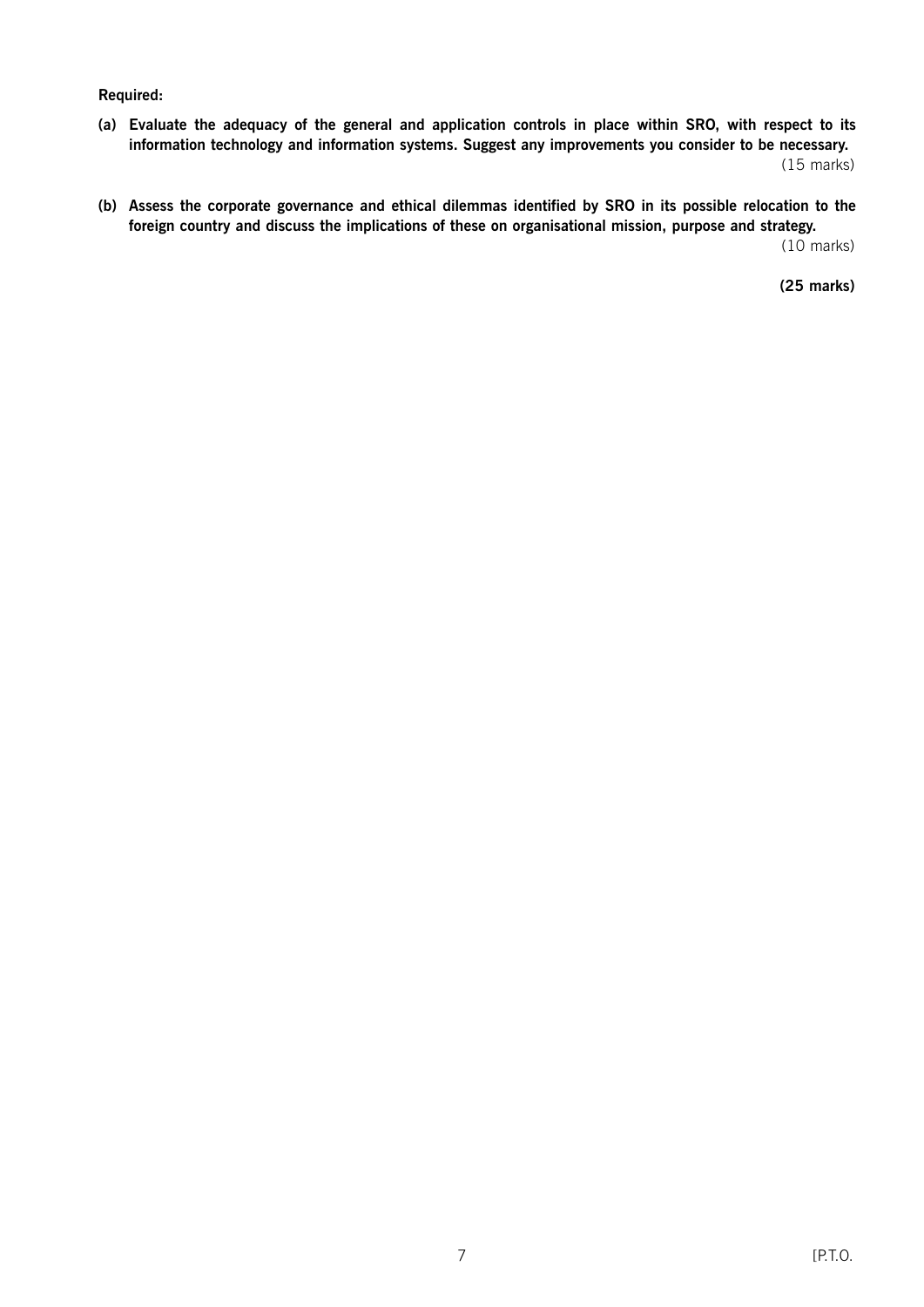**3** The Holiday Company (HC) currently offers travel agency services by giving travel advice and making travel bookings for customers who physically visit the offices located in most major towns in the country. However, it is progressively reducing this part of the business while simultaneously trying to achieve a greater proportion of its revenue online.

To help meet this objective, HC is in the process of forming a new business unit to market and sell luxury holidays. The holiday product range marketed by this new business unit will be named Inspirations. It is intended that Inspirations will provide a high quality, bespoke holiday service for discerning clients. HC has decided that this new business unit will have its own mission statement of 'delivering a high quality service for discerning travellers'. The new managing director of Inspirations has stated that it has an objective of achieving annual revenue of \$100m by 2018. This would be approximately 25% of the total forecast revenue for HC that year, but it is expected to represent only about 5% of the total number of holidays sold by HC. The type of holidays offered by Inspirations is already provided by some of HC's competitors.

Dilip Kharel, the new director of marketing of Inspirations, has stated that the internet should be increasingly used as the main source of marketing and selling the holidays, as 'the days are almost gone when families visit a 'high street' travel agency to plan their holiday; it's all done now from the comfort of the home'. He believes that potential customers of Inspirations will not want to visit high street travel agencies.

HC currently makes extensive use of traditional marketing techniques, sending out travel brochures containing all of its holidays to potential customers. However, as Dilip has recognised, 'the problem is that we don't even know if our customers bother opening these, or if they put them directly into the dustbin.' These brochures are often produced months in advance, and may advertise holidays which are no longer available. Customers will not discover this until they visit one of the travel agents. The company currently does make some use of targeted emails, but it has been accused of sending spam mail in the past and mass mailing a weekly email of all current holiday offers to everyone registered on its database.

Dilip is keen to embrace the opportunities offered by electronic marketing and believes that Inspirations can benefit greatly by exploiting the principles of intelligence, individualisation, interactivity, integration and independence of location which are central to electronic marketing.

Inspirations will offer holidays in a wide variety of locations, including the Caribbean, Africa and Asia, and plan to offer 'themed' trips, such as gourmet food holidays and heritage trips. Different countries may have different requirements for visiting tourists, such as visa regulations. Inspirations does not own hotels or aircraft and therefore the majority of holidays offered will be provided by third-party suppliers, such as hotel and airline companies. This means that Inspirations can lack control over some elements such as passenger taxes. Inspirations will have representatives on site in all resorts to meet guests at airports and to address any issues they have with the holiday. However, the hotels and excursions will not be solely or exclusively offered to Inspirations guests. For example, there will be other guests at a hotel who have not booked through Inspirations.

Dilip is concerned about this. He feels that the company needs to be able to differentiate itself, either in the overall holiday experience itself or in the marketing of it, so that customers are more likely to book such holidays through Inspirations, rather than through a competitor, or indeed through booking with the hotel directly. He also recognises the importance of adopting an appropriate pricing strategy which meets the needs of the organisation (HC and Inspirations) and customers alike.

# **Required:**

**(a) Evaluate how the principles of intelligence, individualisation, interactivity, integration and independence of location could be exploited when marketing the new range of holidays to be offered by Inspirations.**

(15 marks)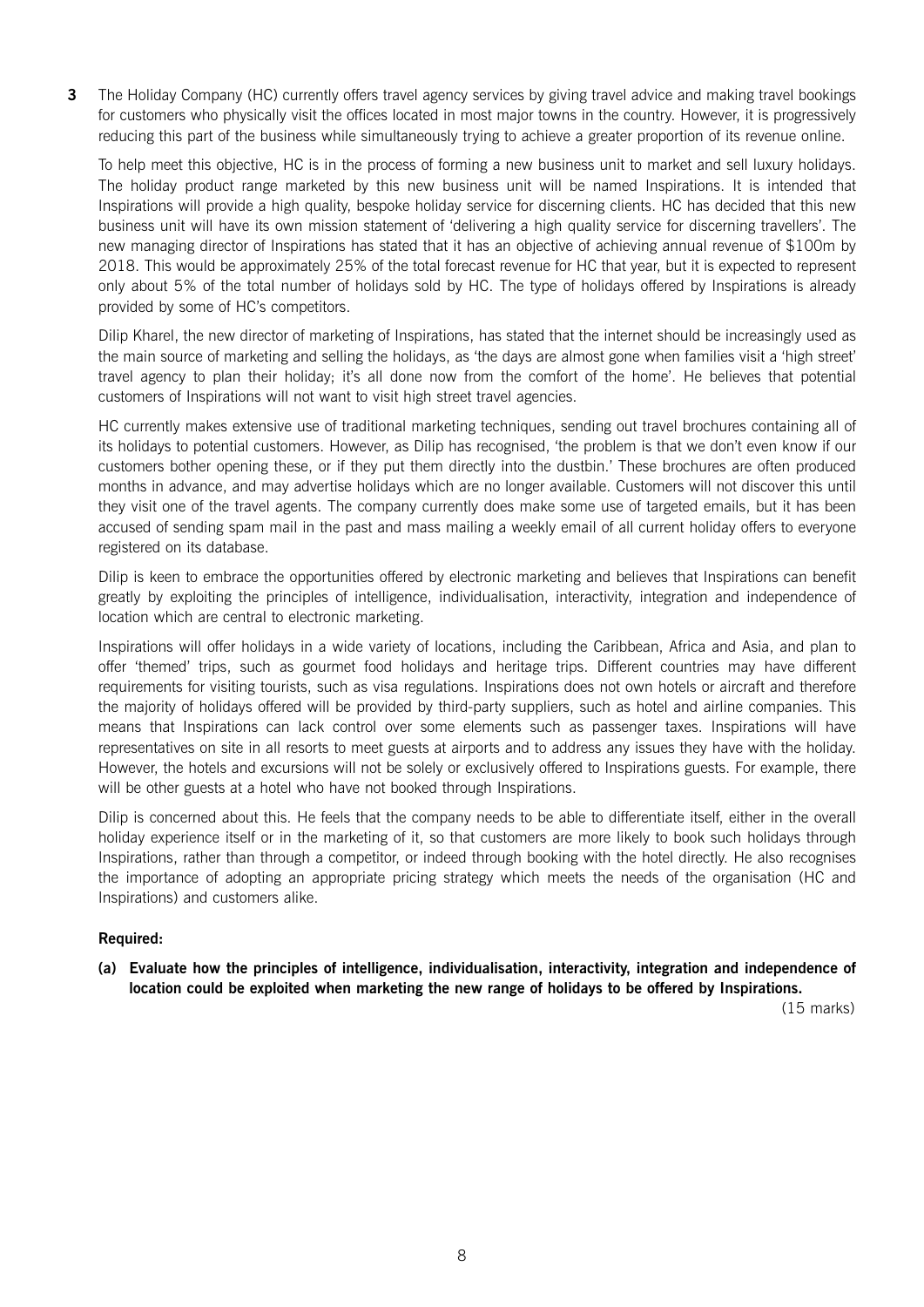Dilip Kharel recognises the importance of a pricing strategy which supports the overall corporate and business strategies of the organisation.

# **Required:**

**(b) Describe a strategic approach to establishing prices in the context of Inspirations. You should recognise both economic and non-economic factors in your approach.** (10 marks) (10 marks)

**(25 marks)**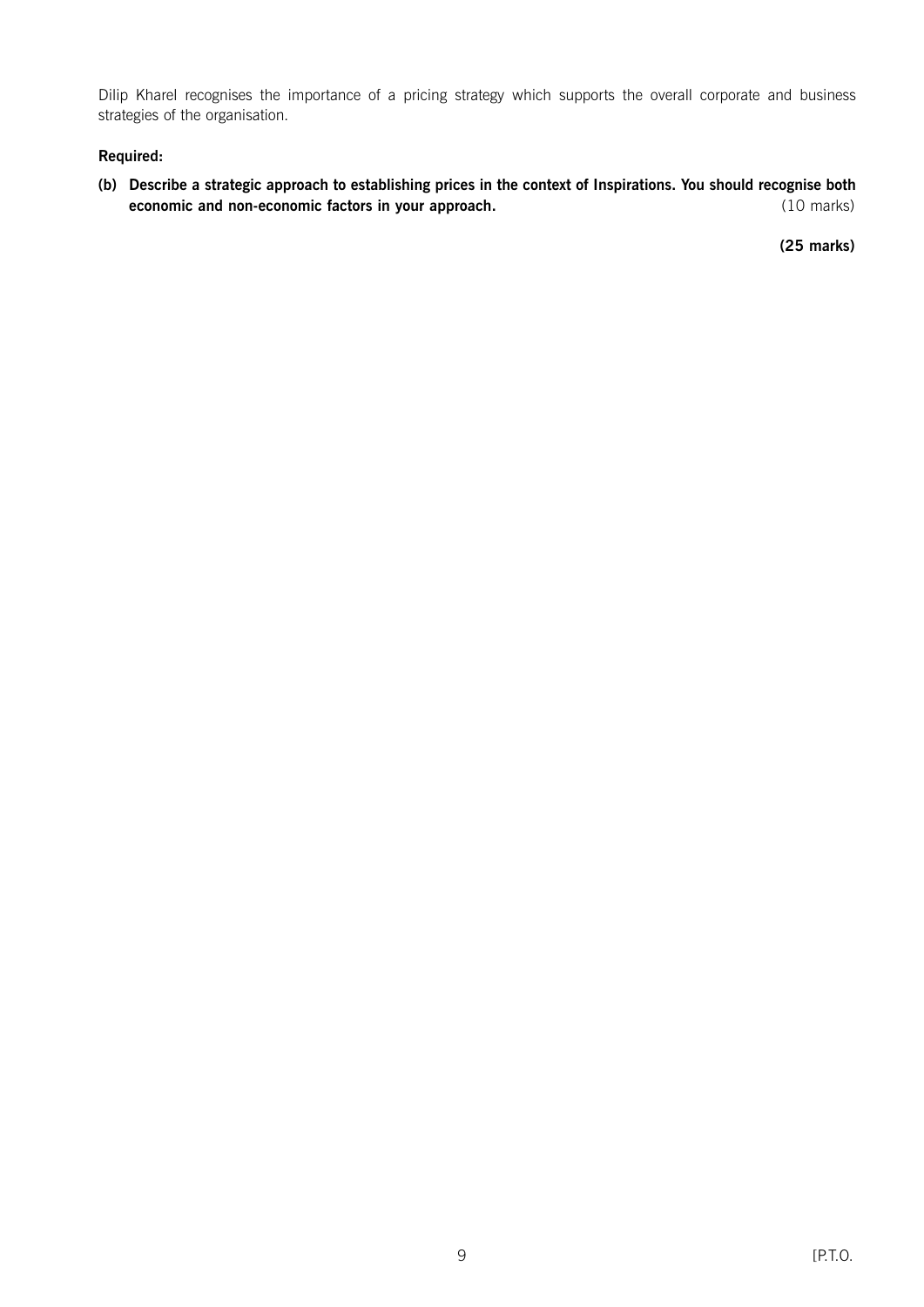**4** The country of Westoria has a well-respected public health service funded primarily through general taxation. The Westoria Public Health Authority (WPHA) is responsible for delivering this health service through a network of hospitals in Westoria.

WPHA is under increasing pressure to demonstrate to taxpayers that it is using public finances wisely and so it wishes to accurately monitor and control health service expenditure. However, it is proving difficult to confidently track the budgeted and actual finances of individual hospitals, as each is operating its own form of budgeting and cash management. Consequently, WPHA has decided to introduce a single computer-based system which will allow all hospitals to enter and manage financial information in a standard way. This system will be part of an authority-wide enterprise resource planning system (ERPS) which will allow WPHA to monitor and control the finances of the entire authority. Currently, the input and consolidation of WPHA information is a time-consuming process, importing data from individual hospitals into a series of spreadsheets to provide total figures for the authority as a whole.

At a recent WPHA board meeting, the head of the authority suggested that the scope of the ERPS should be widened to incorporate other elements of operational and management information. She pointed out that some previous commercial off-the-shelf (COTS) software solutions which the authority selected and implemented had not worked well. She gave two specific examples:

- The payroll system does not support payment increments for non-standard working, such as overtime rates. To allow this, payroll staff currently have to change the employee's standard hourly rate for the time period in question and then change it back again. This is time-consuming and payment errors have been made when payroll staff have forgotten to change the rate back again.
- The human resource management system does not support the temporary transfer of staff between hospital departments. To compensate for this, human resource staff have to action a permanent move for a short time period and then action a reverse move at the end of that period.

She therefore felt that the introduction of the ERPS would be an opportunity to address outstanding problems and to improve and standardise the systems in use.

The board agreed the ERPS should, as a minimum, also include payroll and human resource management modules within the overall product. However, given budget limitations, the board decided that a commercial off-the-shelf ERPS solution should be selected and implemented. They all agreed that this would be a cheaper solution than a bespoke system and would be well suited to their needs, as it should fulfil the standard requirements they envisaged. Furthermore, it had always been the policy of WPHA not to employ internal IT system developers. Currently, the IT support team consists of one operational member of staff at each hospital and a central team of ten staff who assist in addressing major IT problems encountered at any of the hospitals. The IT support team has also produced ways to bypass issues with previously implemented COTS package solutions.

This lack of internal IT resource, and the recognition that previous COTS implementations had been less successful than predicted, has prompted WPHA to seek the advice of an external software systems consultant.

The consultant has suggested that the evaluation and implementation of the ERPS package should follow a four-stage process:

- Evaluate whether a COTS solution is an appropriate approach
- Define the requirements for the new software
- Evaluate competing packages
- Implement the selected package

However, the head of the authority believes that the external consultant is being over-cautious in his advice and approach and that the first two stages are not needed. In her words: 'We know that a COTS solution is the right approach for us as we have little alternative, so why spend time doing the first step? We also know that we've been pretty poor at defining what we want in the past; so why not recognise our deficiencies and go straight to stage three and look at competing packages to see which products provide the best features?'

The HR director, who has experienced the problems of the human resource and payroll systems at first hand, disagrees. He feels that the consultant's four-stage process is insufficient. He believes that, 'it is important that we consider all four elements of the POPIT (four view) model, which provides four key areas to be considered when a process is to change. These four key areas are people, organisation, processes and information technology. Only the last of these will be considered in the consultant's four-stage process. If we ignore the remaining three areas we are